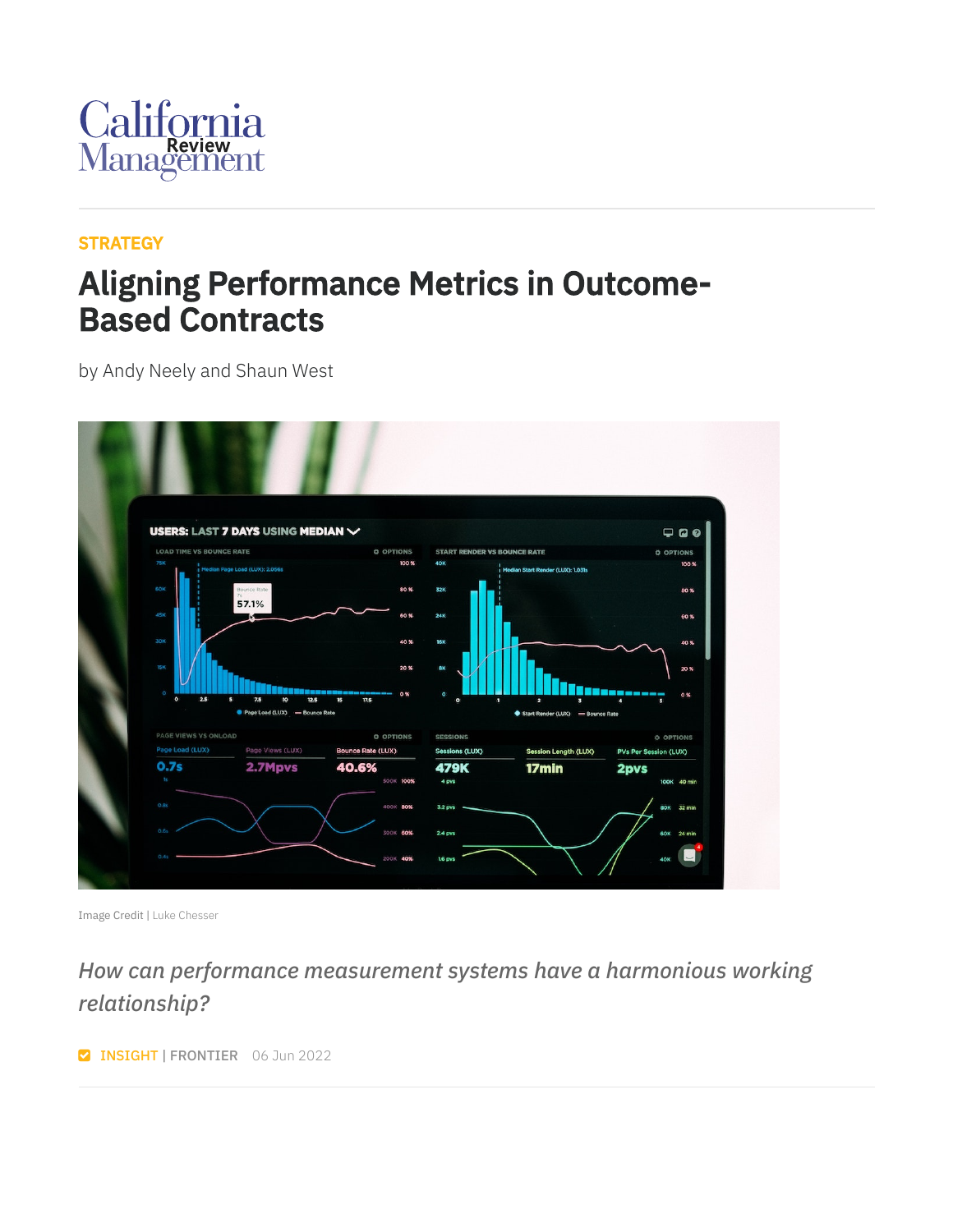Manufacturers often face customers who say, "we don't want to buy your products, we want to buy the capability they deliver." $^1$  Meanwhile, outcome-based contracts are often delivered by multiple organizations working in partnership. $^2$  How can performance measurement systems result in a harmonious working relationship when the service and solution are delivered by organizations working together?

#### RELATED CMR ARTICLES

**"Changing the Work of [Innovation:](https://journals.sagepub.com/doi/full/10.1177/0008125620962123) A Systems Approach"** by George S. Day & Gregory Shea (Vol. 63/1) 2020.

We studied five separate organizations, covering a range of different industries and sectors. All were recognized as being at the leading edge of outcome-based contracting, and all were providing service and support for large-scale, complex assets.

### Case 1: shipyard management

The company supports the maintenance and upgrade of naval warships and manages the overall infrastructure on the naval base. $^3$  There was a tendency to measure what was easy to measure, rather than what was needed. The metrics measured activity, rather than improvement or efficiency, they often measured operational details rather than strategic issues.

To address these issues, the company, customer and both sub-contractors viewed themselves as a single entity, agreeing enterprise-wide KPIs to align activities.

#### Case 2: Wind Power Management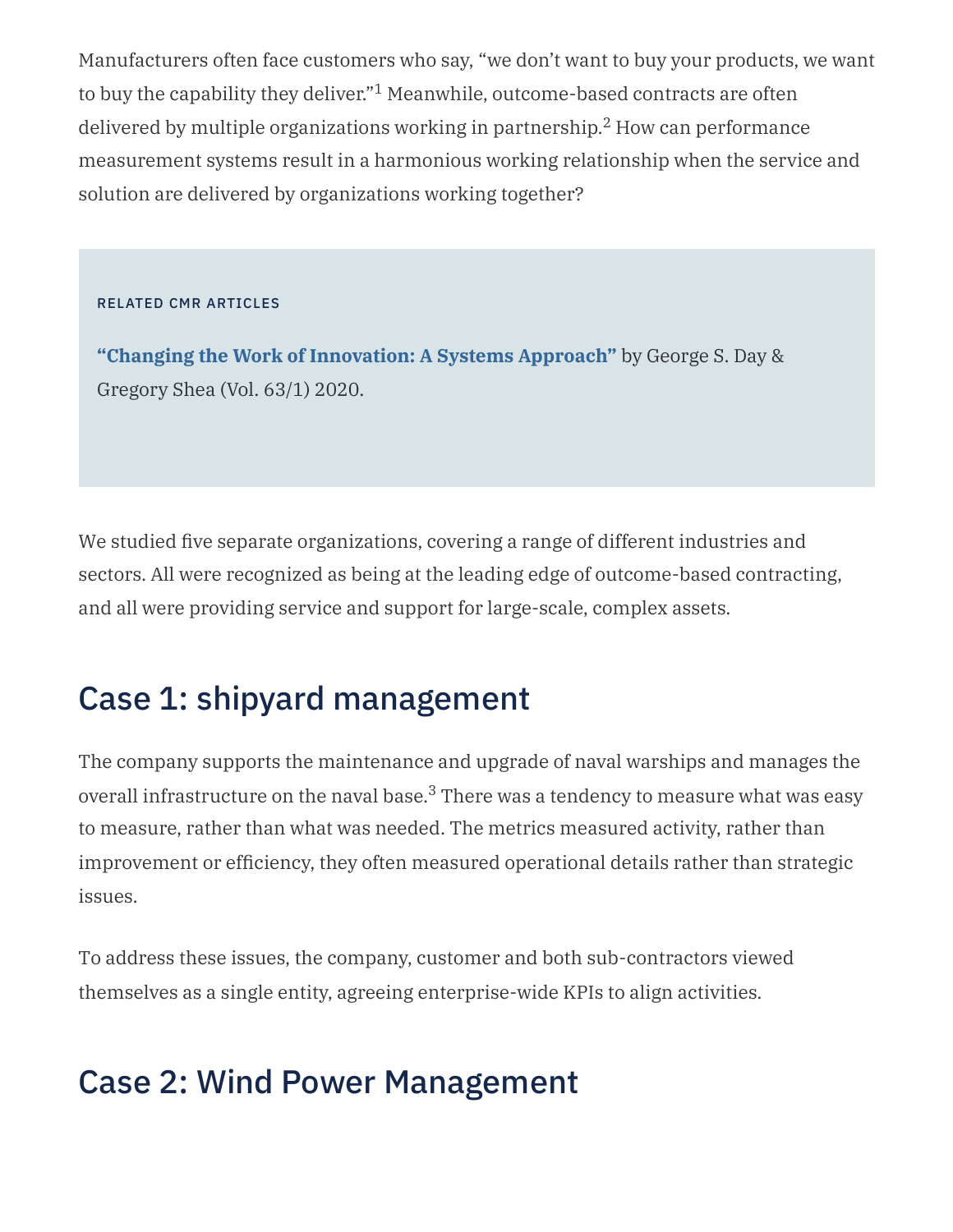The Original Equipment Manufacturer (OEM) was contracted to construct and maintain the wind turbines on a new offshore wind farm. As part of the contract, the OEM was asked to guarantee wind turbine availability.

By not considering the impact of wind seasonality on the earnings potential of the owner, the OEM showed a lack of customer understanding. Technical availability is not the same as commercial availability.

## Case 3: Oil and Gas Production Facility

Over a five-year period, a major oil and gas company and its service partners moved from delivering poor operational outcomes with an excessive focus on cost, to an improved outcome-based relationship with good operational performance that focused on value.

This case highlights the way that metrics can evolve as trust and confidence builds between different parties in the outcome-based contract. In this case the parties shifted from an internal efficiency mindset with associated metrics, to a much more explicit outcome-based effectiveness approach.

### Case 4: Mining and Industrial Equipment

This case focuses on an industrial and power systems equipment manufacturer, their intermediary dealer - who sells and services the equipment - and the end customer, a quarry. The dealer now offers services that include fleet or quarry optimization. With remote monitoring, they can now track the health of individual machines, and also to monitor working efficiency.

As the relationship between the OEM, the dealer and the customer grows and matures, the dealer is privy to confidential and sensitive production data. They can then advise the quarry operator on lost production time. These data can help their customer - the quarry operator - achieve the outcome they want, i.e., a minimum cost per ton of minerals extracted.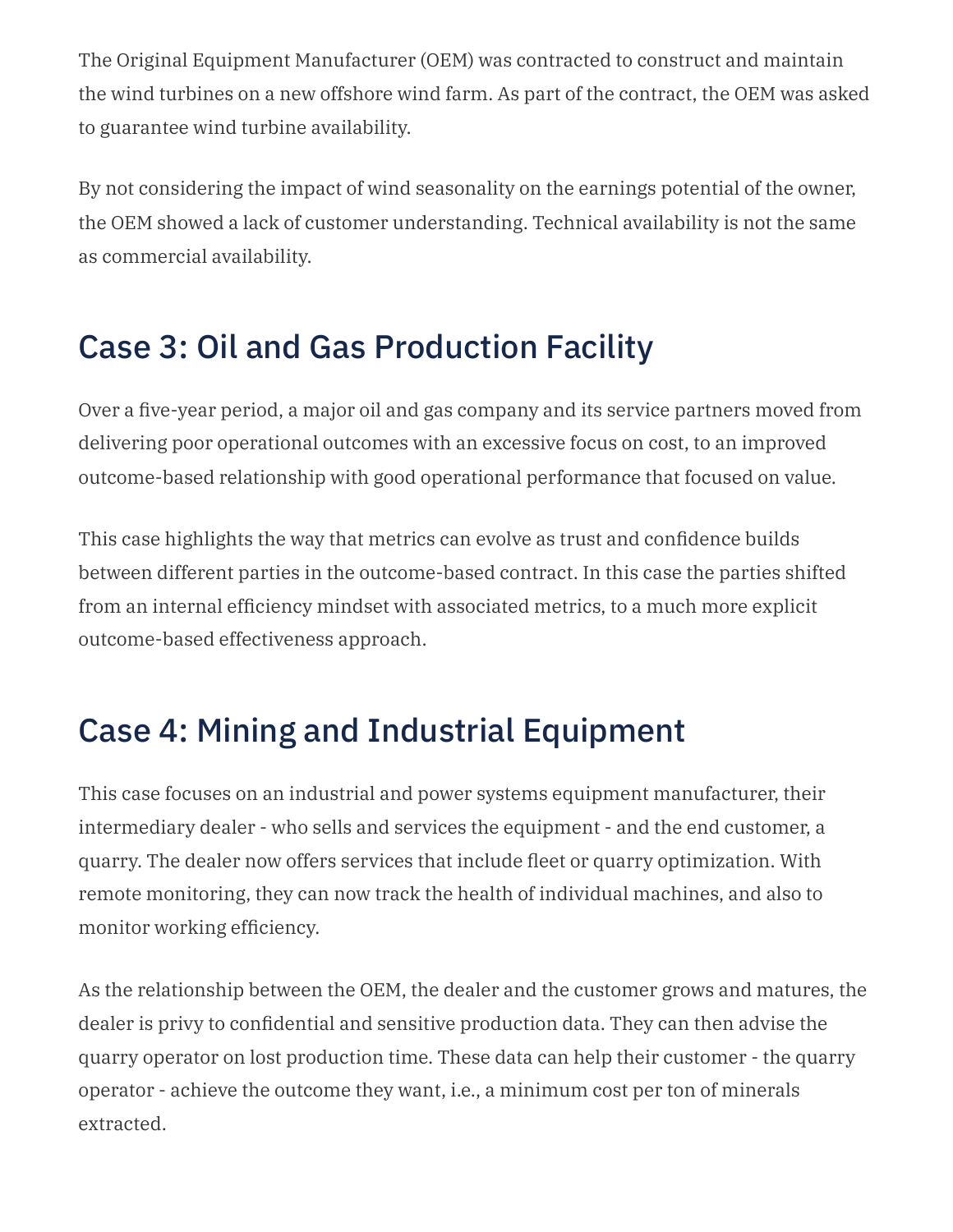### Case 5: Power Plant Construction

A power generator had focused solely on the wholesale generation of electricity. However, they recognized an opportunity to provide steam and electricity for process manufacturing plants, e.g., paper mills. This required smaller, less capital-intensive power stations, so the firm started producing these through its combined heat and power business.

The power generator entered into an alliance agreement with a constructor of power plants. Using a number of different metrics they measured important outcomes for the construction of a new power plant. All of these metrics had a target plus cap and floor applied. A key lesson from the case was the way aligning economic metrics helped the organizations develop a shared vision. This was made real by mechanisms to share pains and gains.

|                                                            | Table 1 Overview of the case studies                                                                                                                           |
|------------------------------------------------------------|----------------------------------------------------------------------------------------------------------------------------------------------------------------|
| Market segment                                             | <b>Background</b>                                                                                                                                              |
| 1. Defense<br>Shipyard<br>management                       | Outcome based contract where the provider is responsible not only for<br>warship maintenance, but general operational support of the<br>dockyard.              |
| 2. Power (wind)<br>Long-term<br>maintenance                | Installation and maintenance contract for offshore wind turbines,<br>where the Original Equipment Manufacturer is incentivized to<br>maximize availability.    |
| 3. Oil & Gas<br>extraction<br>Oil production<br>facility   | Oil & Gas production facility that evolved from 'body-shop/lowest cost'<br>to outcome-based contract over a five-year period.                                  |
| 4. Mining and<br>Industrial<br>Equipment                   | Outcome-based contract where the provider guarantees uptime of<br>capital equipment and provides information and advice to maximize<br>productivity of quarry. |
| 5. Power<br>(construction)<br>Power plants<br>construction | Construction of small-scale power plants for process manufacturers,<br>using explicit pain and gain sharing mechanisms.                                        |

#### **Table 1 Overview of the case studies**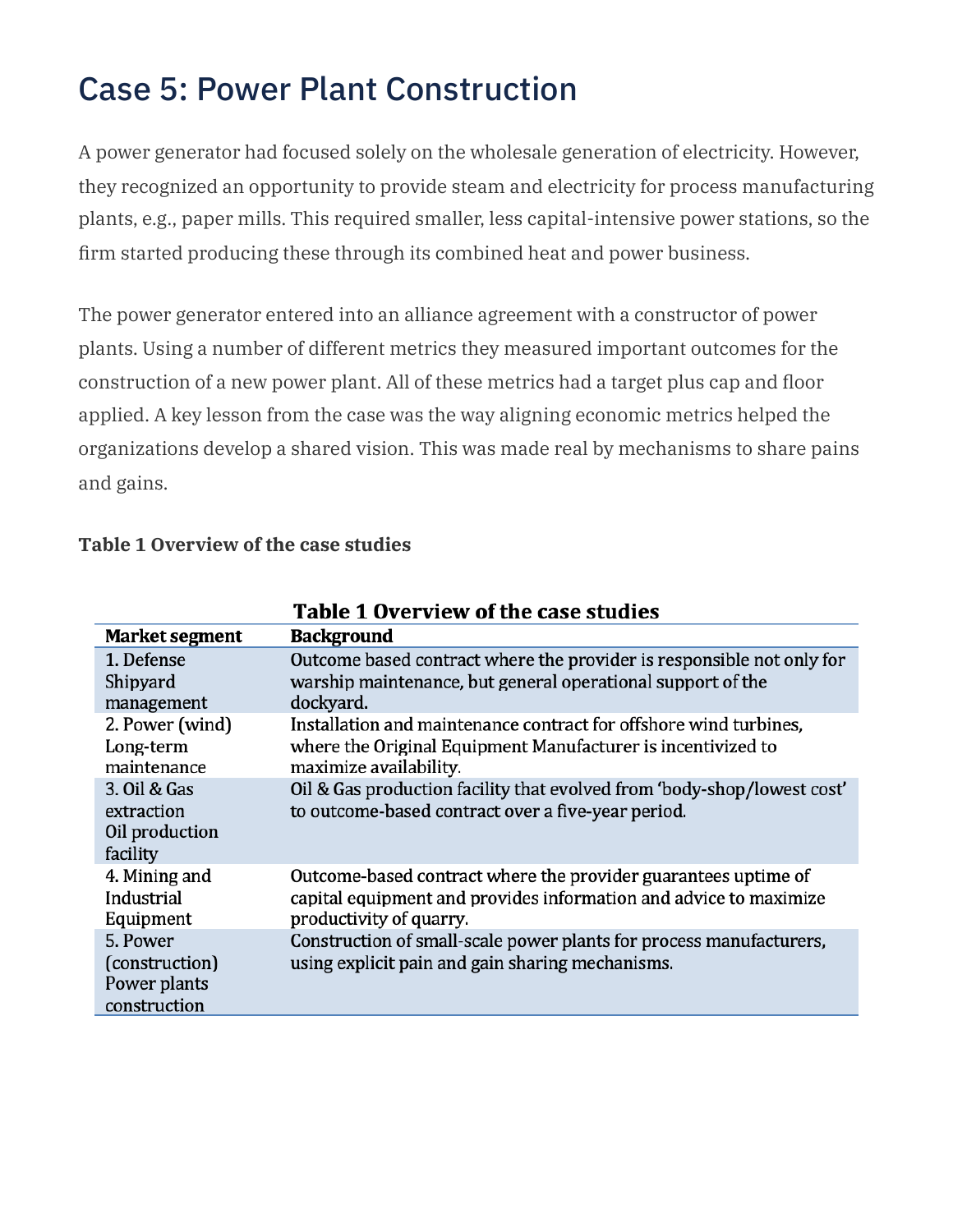## Emerging Themes: Ten Lessons for Ensuring Metrics Are Aligned

The five case studies each provide important insights into the question of how metrics might be aligned in outcome-based contracts, where multiple parties (including the customer) are directly involved in service delivery.

## Contract lifecycles

From the five case studies, we found that there are two clear phases: contracting and delivery/execution. The split is common in practice: one team deals with the 'sales process' and a second team deals with 'project execution' with a hand over between them. The contract initially agreed was what was initially required, and over time it needed to adapt as situations changed and evolved. The metrics used during the delivery phase drive the behaviors of all parties' teams involved in delivering the project. Strong governance is necessary to provide guidelines for both performance metrics and contact renegotiation.

## Ten lessons

#### Lesson 1: Identify the Customer(s) and the Outcomes they Expect

It may seem trite, but understanding who the customer is, and particularly what outcome they truly value is fundamental. Tensions can arise when the desired outcomes are not clearly defined and understood.

In case 1, the provider was contracted to maximize uptime and delivered this. Unfortunately, uptime in July is worth less than uptime in November, simply because there is less wind to produce energy, which ultimately is the commodity the customer wants. By focusing on uptime, rather than energy generated, the misaligned KPIs created a tension that ultimately caused the contract to fail.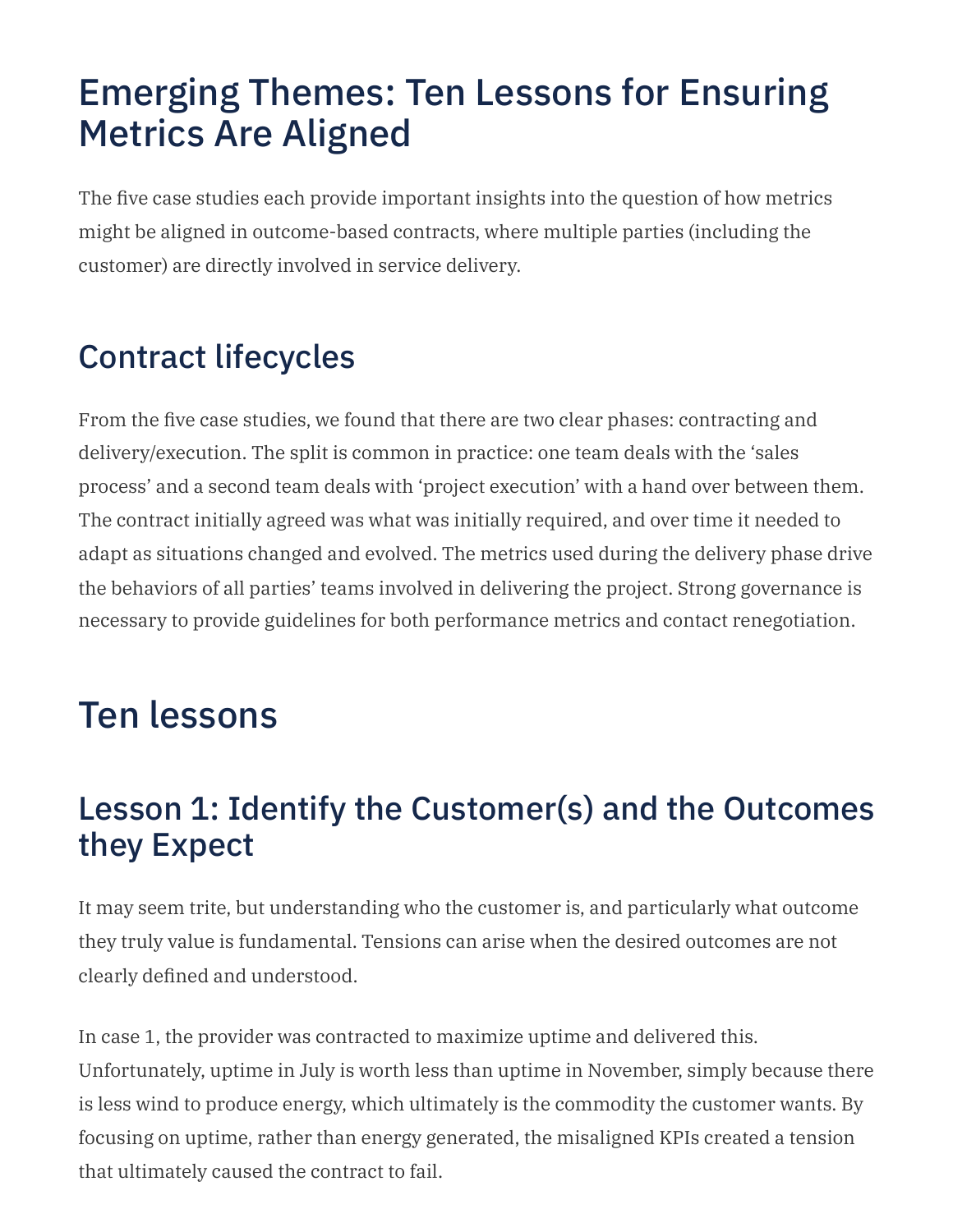The same is true in case 4. By focusing on the outcome the customer really values minimum cost per ton of mineral extracted - the OEM and their dealer have been able to innovate their business model. Rather than simply optimizing the performance of individual machines they have developed approaches to optimize the performance of the system - the entire quarry.

#### Lesson 2: Focus Metrics on Customer Pains and Gains

Understanding the pains the customer encounters and the gains they accrue adds a layer of texture to the discussions about the outcomes customers value. Based on this you have a better opportunity to enrich your understanding of the customer and build a stronger relationship with them.

In case 5, by identifying new customers and then understanding their need for electricity and steam, the power company was able to evolve its business model. Working collaboratively, the company was able to quote faster and deliver power plants more cheaply for new industrial customers. Understanding the pain they faced - delayed schedules - and the gain they could benefit from - cheap and convenient energy - meant that the power company and its partners were able to build successful new business.

A crucial step is to understand the customer's role in the process, as case 1 illustrates. While the pain for the customer is delayed repair of ships and lack of availability, one of the inputs the customer has is control over spare parts. If the Ministry of Defence didn't make the right spare parts available, the contractor could not complete the repair work. Understanding and making explicit these inter-dependencies is crucial when discussing and defining pain and gain sharing mechanisms.

#### Lesson 3: Identify metrics that measure project effectiveness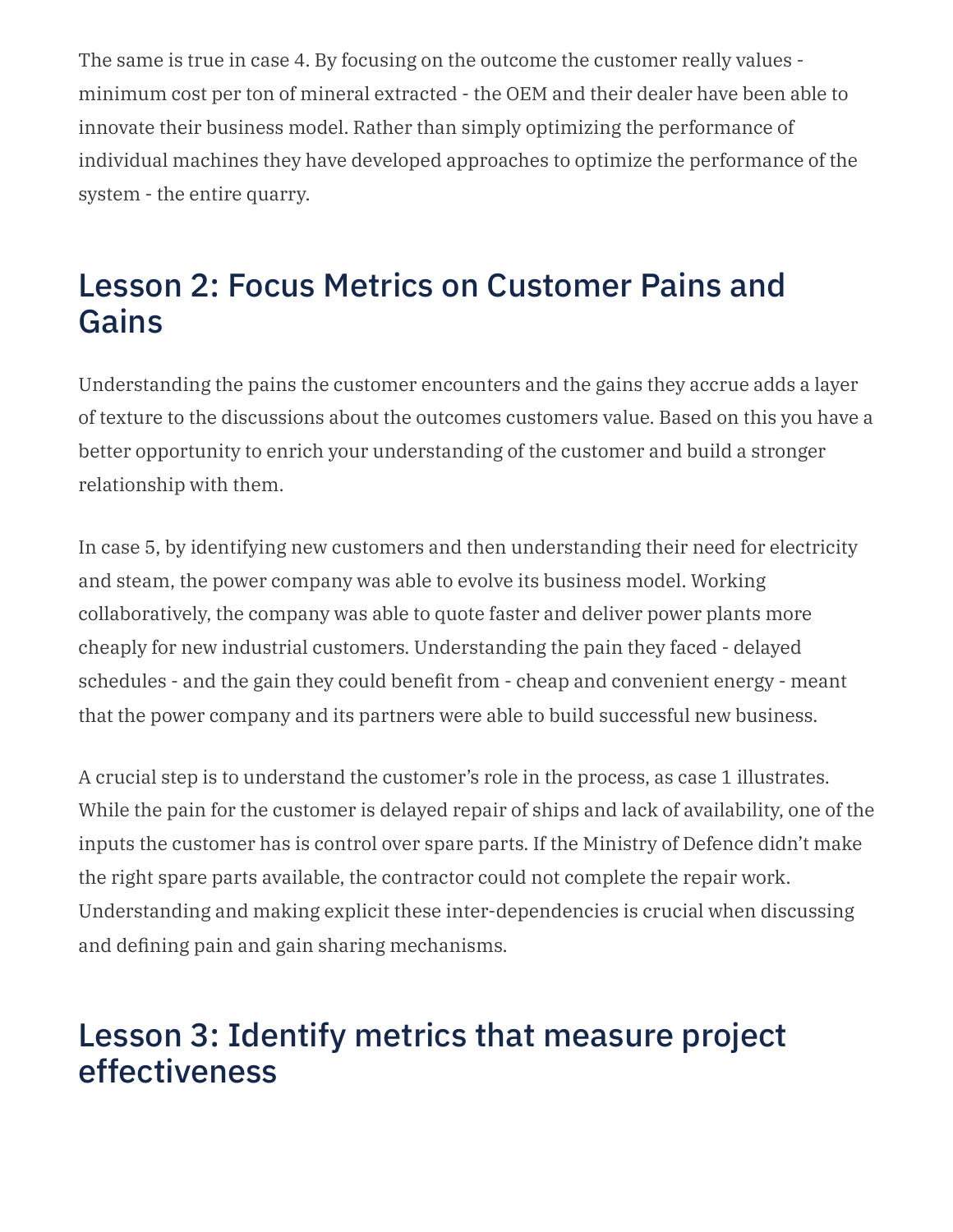Finding the external metrics that show your customer's success may sound trivial, however, time and again neglecting it has led to assumptions that are not confirmed. If the external metrics are set by those negotiating the contract, rather than those who have to operate the contract it can lead to the wrong metrics being put in place. This in turn leads to the wrong outcomes being delivered.

One of the first tasks for the service company once the contract is operational is to reconfirm the metrics. Are they the right ones? Are they understandable? Are they easy to measure? Without this check the risk is that the answers will be 'no', which results in infective or detrimental metrics. The wind power case (case 2) was a clear example of this, where technical availability was the measured metric, however, the measure for effectiveness was commercial availability, which was out of alignment.

### Lesson 4: Use internal metrics to ensure project efficiency

It goes without saying that project efficiency should be measured. For a firm this provides some important feedback, particularly in terms of the sales and margin generation. Without contract performance measurement, a comparison with the original contract cannot be undertaken, or assessment made of the validity (or otherwise) of the assumptions in the contract.

The project dashboard should present the internal metrics in some form or other and will be seen by the customer at some point in time. There will always be concerns that commercial data is being shared with the customer, however more value can be obtained from joint discussions rather than hiding information.

#### Lesson 5: Limit the number of metrics to those that count

Limit the number of metrics that are measured and shared with the team to 5. But make them the 5 metrics that really count. Group and team the metrics so that only the important ones are presented. When a measure is not performing, it is important to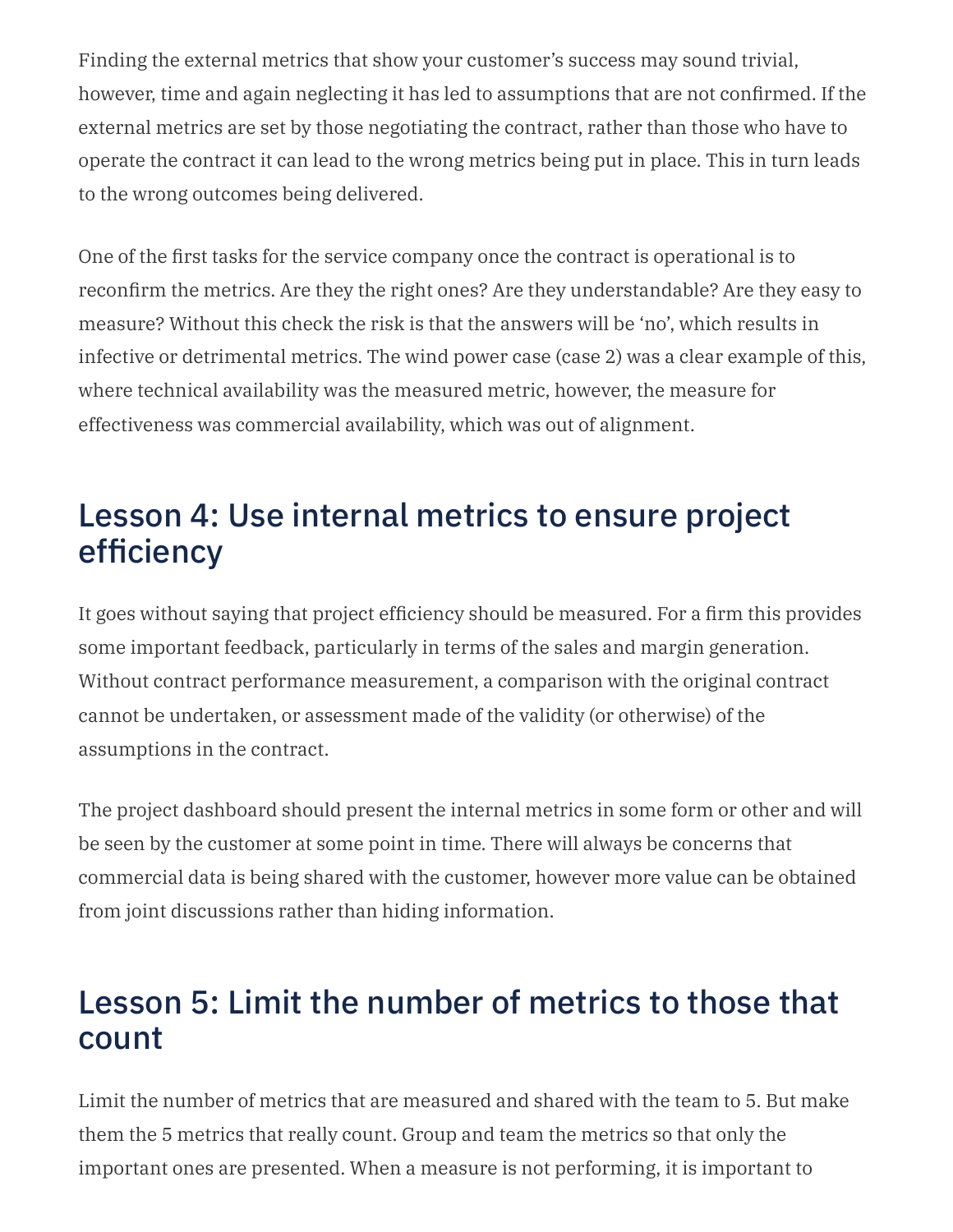understand the hierarchy between metrics and to drill down to find the contribution to the problem and then track the metric as part of an improvement action.

All too often the metrics are just tracked and presented; this is insufficient for effective management. The data should be translated into actionable information that local employees can understand. For this reason, the metrics must have a short commentary associated with them so that the performance can be put into context.

### Lesson 6: Agree initial targets for the metrics

The initial targets for metrics are common issues in contract negotiations. Complications occur where some metrics are contractually binding with others being used for guidance only. The wind power example (case 2) set up initial metrics and targets but missed the implications of their choice.

Wherever possible, agree realistic targets based on real data. Where there is no data for target setting, while it is being collected, a desired target will show an expected level of performance.

#### Lesson 7: Governance - ensure alignment across partners to manage the metrics

Without regular meetings misunderstandings can occur, such as the problems with the wind power case (case 2). Initial meetings should be used to confirm that the metrics are relevant and that how they are measured is well understood by all parties. Institutional arrangements, such as ESCROW bank accounts, smart contracts, automated reporting and external facilitation, can help build trust with the alignment of the metrics.

Governance can also provide an important forum where changes to metrics can be discussed. This often requires changes to the contract – some may even say that the contact is being re-opened to negotiation. Over a long-term agreement a contract can be expected to change as markets change, as data differs from expectations, and as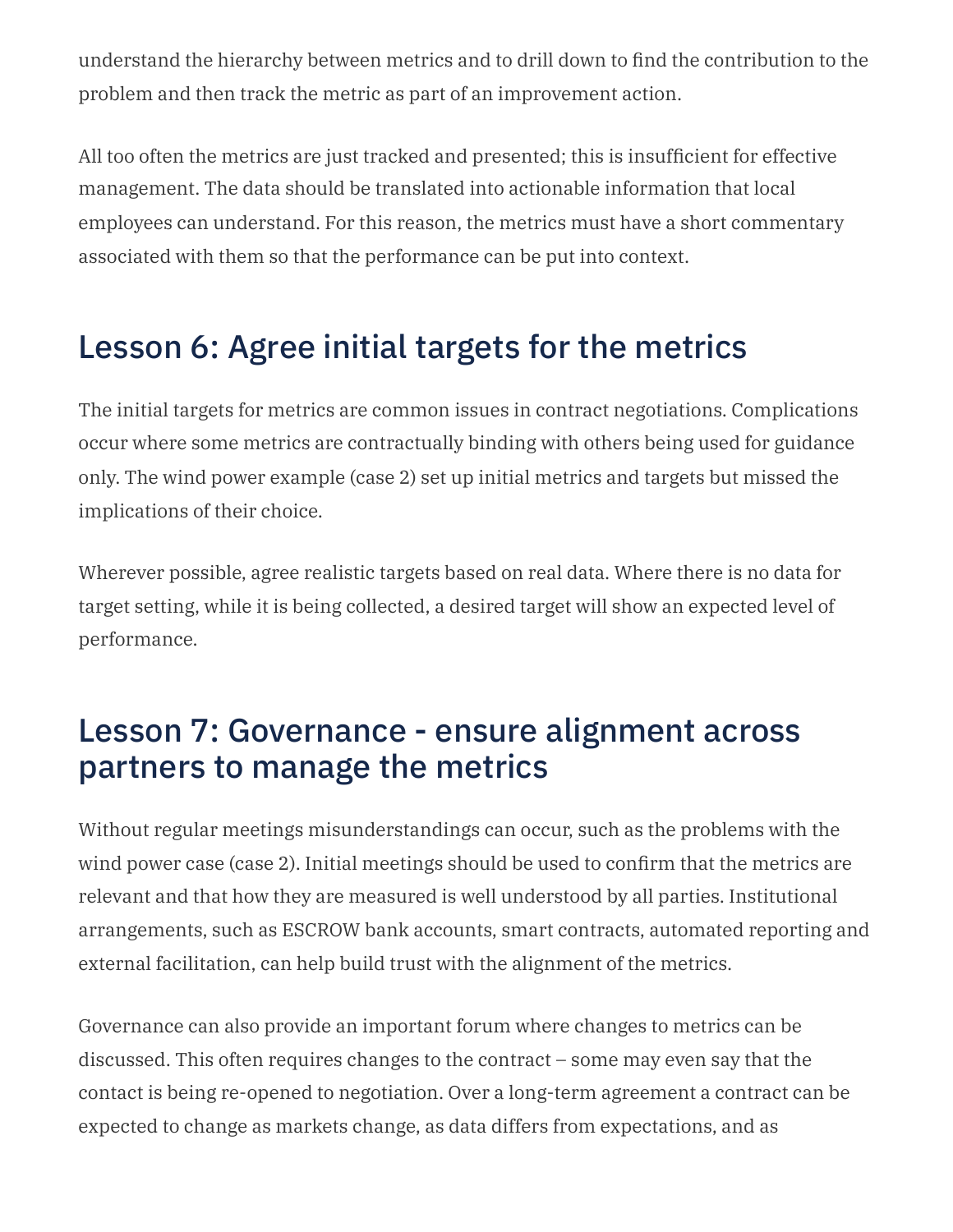technologies develop. In all, proactive re-alignment between partners ensures that the service contract continues to deliver good performance and the outcomes the customer requires.

#### Lesson 8: Be open and transparent with the metrics

Performance metrics should be posted and tracked for people to see, as in case 5, so performance can be understood. A range of different metrics gives a balanced view of performance.

With the right customer-facing metrics jointly agreed, the whole team (customer and supplier) can understand where performance is good and where improvements are needed. Design a dashboard to present the service effectiveness from the customer's point of view. As well as reporting to your customer, a performance dashboard is needed internally. This should be built up from the customer's performance measures and additional internal metrics – often more financially based – to measure the efficiency of the service delivery.

#### Lesson 9: Realign operational metrics within the contract, get tougher every year

Case 3 shows clearly how operational metrics change over time, which is why the governance of metrics is important. The customer's business environment, process or outcomes may change, meaning that new metrics are needed. The customer's expectations will in any case increase year-on-year. This is particularly the case where performance metrics are routinely achieved. The service provider must be flexible to manage these changes.

#### Lesson 10: Understand the payoffs in metrics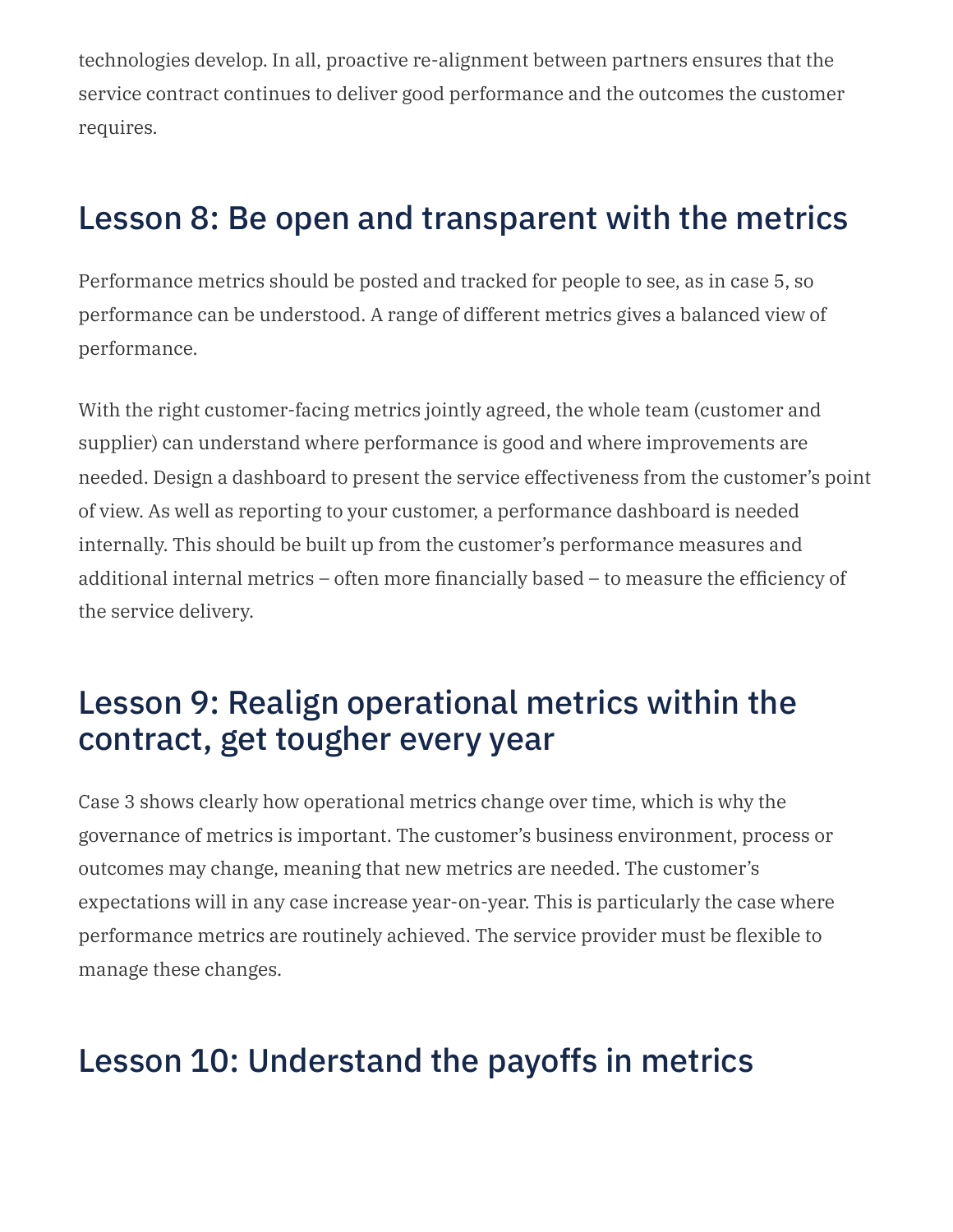Not all metrics are independent. There are often relationships between different metrics, which is very much the case with quality and cost. A payoff chart of the different metrics may help here. Both the customer and the supplier can understand the payoffs, allowing both parties to learn from their joint performance.

# **Conclusions**

Before starting to create a set of outcome-based metrics, it is important to ensure all parties share a common understanding of the desired outcomes. This is often not the case, with assumptions being used incorrectly. Creating measures for contractor efficiency can be relatively straightforward. Standard measures, such as on-time delivery, are often sufficient.

Moving to outcome-based metrics is much harder, as it requires all parties to consider the effectiveness of the contract, and to compare that with the desired outcomes. It also starts to create a mix of 'soft' and 'hard' metrics, as not everything that should be measured can easily be measured.

It is at this point in the contract negotiations that aspects that the contractor cannot control will have a significant impact on the success of the outcome. An example is case 2, where technical availability was contracted but the commercial success of the wind park was based on commercial availability – a function of wind speeds. In a mature negotiation, the parties will consider the impact of both wind seasonality and technical availability to create suitable metrics to drive the behaviors.

Reporting performance needs to be considered during the initial design of the metrics. For some metrics trend lines may be sufficient, however for others it becomes important also to provide access to metrics one level lower, to give the customer the required level of confidence in service delivery.

The importance of good governance for the metrics following their initial use cannot be overemphasized in a long-term agreement. Both the metrics and the targets will need to be updated due to environmental changes. An inability to identify the need for changes,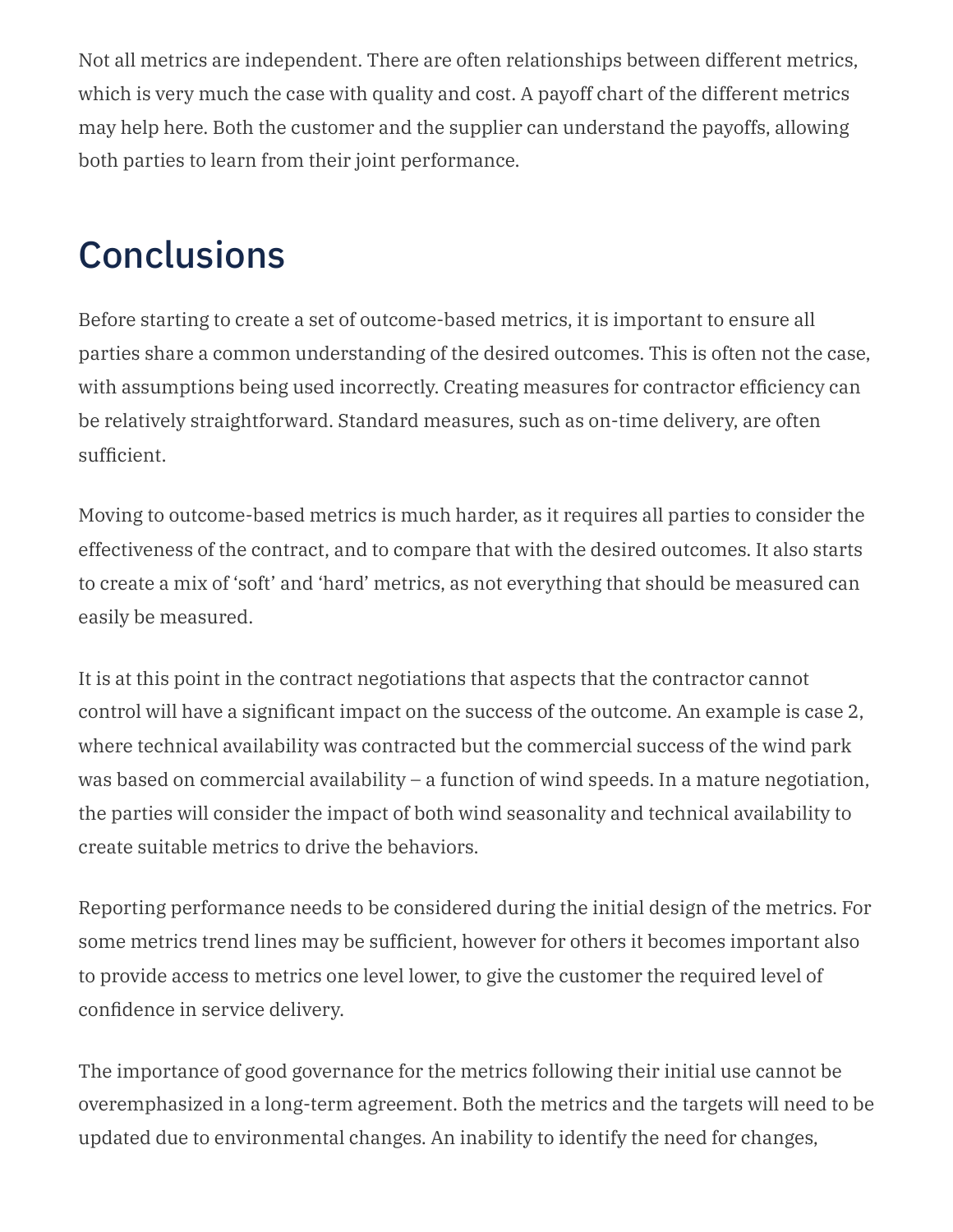negotiate new metrics and targets and then to agree them will create tensions between the contracting parties.

|                                        | Principle                                                                                         | Considerations                                                                                                                                                                                                                                                                                                                                                                                                                                                                                                                                                         |  |  |
|----------------------------------------|---------------------------------------------------------------------------------------------------|------------------------------------------------------------------------------------------------------------------------------------------------------------------------------------------------------------------------------------------------------------------------------------------------------------------------------------------------------------------------------------------------------------------------------------------------------------------------------------------------------------------------------------------------------------------------|--|--|
|                                        | <b>Initial design of metrics</b>                                                                  |                                                                                                                                                                                                                                                                                                                                                                                                                                                                                                                                                                        |  |  |
| 1.                                     | Identify the<br>customer(s)                                                                       | Are they clearly identified?<br>$\overline{\phantom{0}}$<br>Is there clear segmentation between owners, operators, maintainers,<br>$\overline{\phantom{0}}$<br>regulators, etc.?                                                                                                                                                                                                                                                                                                                                                                                       |  |  |
| 2.                                     | Focus metrics on<br>customer pains and<br>gains, considering<br>both 'hard' and 'soft'<br>aspects | Understand pains and gains of the customer(s) and how they can be<br>addressed.<br>Quantify the critical pains and gains<br>$\overline{\phantom{m}}$<br>(an example of a 'hard' metric is 'delivery on time' and a 'soft' metric is<br>'customer satisfaction').<br>Agree balanced liquated damages/bonuses that reflect the financial<br>-<br>pains and the gains with reasonable caps.<br>Do not hold the customer blameless - they have responsibilities that<br>۰<br>can influence the supplier.<br>Ensure supplier-customer dependencies also have metrics.<br>۰. |  |  |
| 3.                                     | Identify metrics that<br>show project<br>effectiveness (make<br>the customer look<br>good)        | Measure what the customer (or their customer) values/outcomes.<br>$\overline{\phantom{0}}$<br>Find the external metrics that show your customer's success.<br>$\overline{\phantom{0}}$<br>Check that the metrics help your customer achieve what they want to<br>$\overline{\phantom{0}}$<br>achieve.                                                                                                                                                                                                                                                                  |  |  |
| 4.                                     | But have your internal<br>metrics to ensure<br>project efficiency                                 | Measure project performance and activity indicators.<br>$\overline{\phantom{a}}$<br>Important to internally know if the contract is better/worse than as<br>-<br>signed.<br>Where possible align these in a project dashboard with the customer<br>-<br>metrics they influence.                                                                                                                                                                                                                                                                                        |  |  |
| 5.                                     | Limit the number of<br>metrics to those that<br>count                                             | Make sure you share [post] to the team the 5 metrics that really count.<br>-<br>Understand the hierarchy between metrics.<br>$\overline{\phantom{a}}$<br>Be able to drill down at least one level in the metrics.<br>$\overline{\phantom{a}}$<br>Metrics should always have commentary with them to put them into<br>$\qquad \qquad \blacksquare$<br>context and to generate action.                                                                                                                                                                                   |  |  |
| 6.                                     | Agree initial targets<br>for the metrics                                                          | In some cases it will be easy to set targets, whereas in other cases it is<br>much harder.<br>Agree targets based on real data where possible.<br>٠<br>Where there is limited data, set a 'target' and agree to track the data for<br>٠<br>a period until the target can be updated.                                                                                                                                                                                                                                                                                   |  |  |
| Operational considerations for metrics |                                                                                                   |                                                                                                                                                                                                                                                                                                                                                                                                                                                                                                                                                                        |  |  |
|                                        | Governance - ensure<br>alignment across<br>partners to manage to<br>the metrics.                  | Ensure regular meetings to review performance (external and internal)<br>according to the metrics.<br>Provide regular 'sanity checks',<br>Agree how changes to metrics may be made.<br>٠                                                                                                                                                                                                                                                                                                                                                                               |  |  |
|                                        | Be open and<br>transparent with the<br>metrics                                                    | Post key metrics so that they are visible for everyone.<br>-<br>Report both externally- and internally-facing metrics regularly.<br>Always provide a commentary to the metrics (metrics are the data, the<br>$\overline{\phantom{a}}$<br>commentary provides context).<br>Be balanced: provide the data using the metrics; show the<br>-<br>consequences.                                                                                                                                                                                                              |  |  |
|                                        | Realign operational<br>metrics within the<br>contract, harder<br>tougher every year               | Remember that your customer's expectations are likely to increase<br>every year.<br>If you hit all targets, your targets are not sufficiently stretching, and<br>you may have to renegotiate.<br>Remember that the customer's processes /outcomes may change over                                                                                                                                                                                                                                                                                                      |  |  |

| Table 2 The Principles Of The Definition And Operation Of Metrics |
|-------------------------------------------------------------------|
|-------------------------------------------------------------------|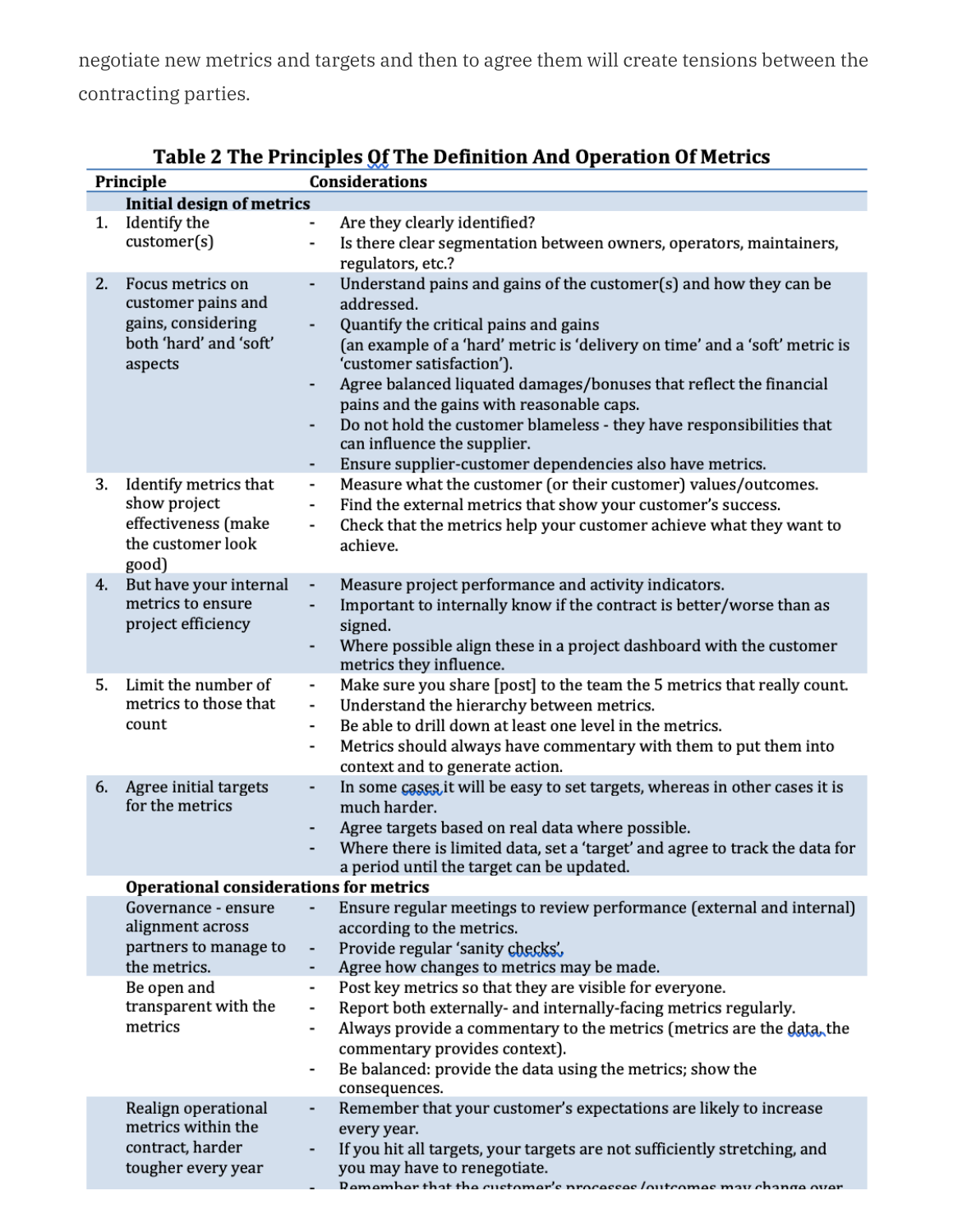|                                                                         |   | tremember mat me customer s processes/outcomes may change over<br>time.                                                                                      |
|-------------------------------------------------------------------------|---|--------------------------------------------------------------------------------------------------------------------------------------------------------------|
| Understand the<br>payoffs in metrics<br>(you cannot have<br>everything) | ٠ | Remember that some metrics have relationships that demand payoffs<br>(e.g., quality and cost).<br>- As more is learnt from the contract, review the payoffs. |

## References

- 1. A. Neely, "Exploring the Financial Consequences of the Servitization of Manufacturing," Operations Management Research, 1/2 (December 2008): 103-118; S. Vandermerwe and J. Rada, "Servitization of Business: Adding Value by Adding Services," European Management Journal, 6/4 (Winter 1988): 314-324.
- 2. Grönroos, C. Value co-creation in service logic: A critical analysis. Marketing Theory, (2011). https://doi.org/10.1177/1470593111408177
- 3. Sampson, S. and Froehle, C. "Foundations and Implications of a Proposed Unified Services Theory", Production and Operations Management, (2006): 15, 2, pg. 329– 343.



#### Andy [Neely](http://localhost:4000/2022/06/aligning-performance-metrics-in-outcome-based-contracts/)

Professor Andy Neely is Pro-Vice-Chancellor for Enterprise and Business Relations at the University of Cambridge (United Kingdom) and former Head of the Institute for Manufacturing. He is widely recognized for his work on the servitization of manufacturing and his work on performance measurement and management.



[Shaun](http://localhost:4000/2022/06/aligning-performance-metrics-in-outcome-based-contracts/) West

Professor Dr Shaun West gained a PhD from Imperial College in London, he worked for over 25 years in several businesses related to industrial services Now at the Lucerne University of Applied Sciences